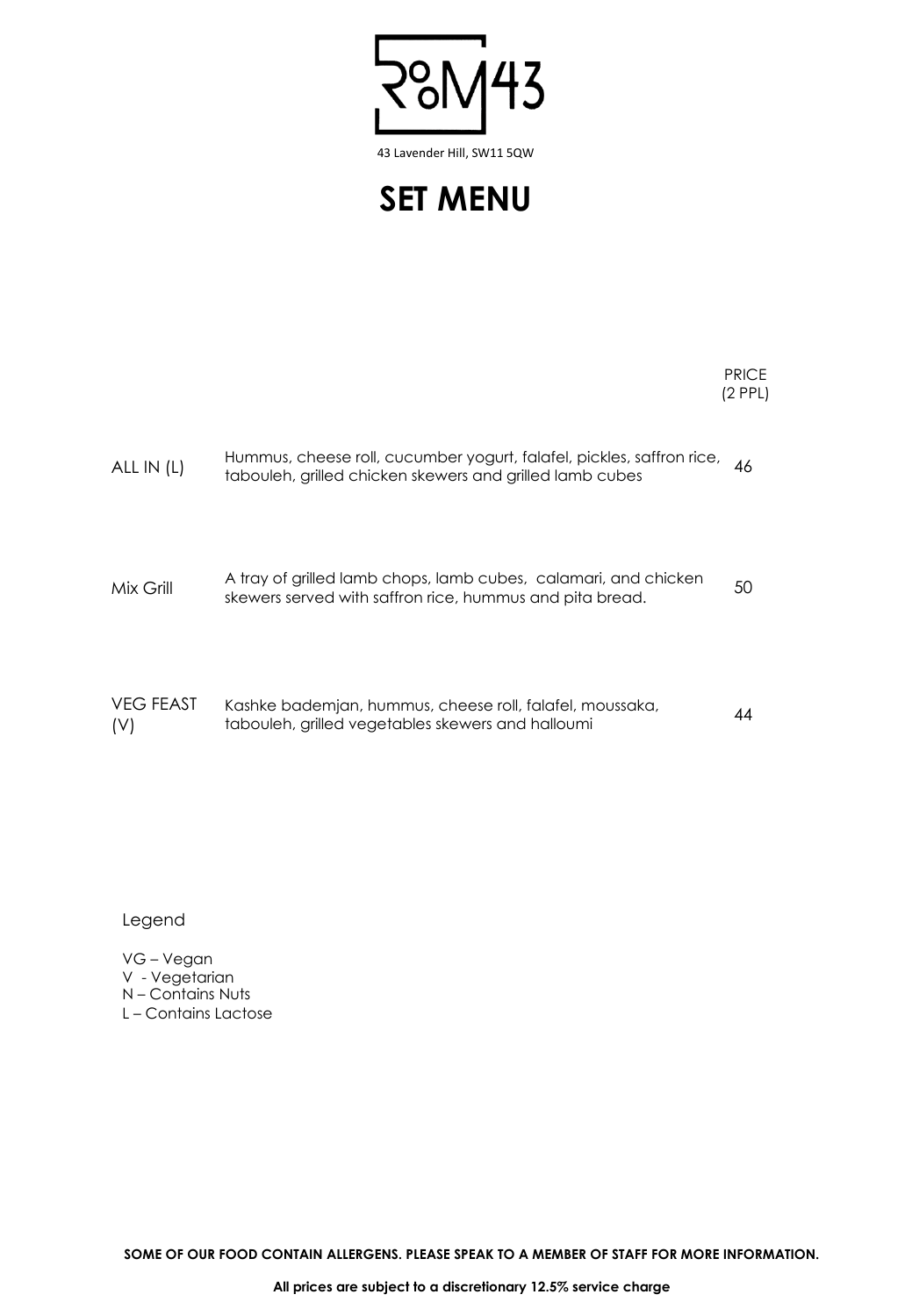$\sqrt{43}$  $\frac{1}{2}$ 

43 Lavender Hill, SW11 5QW

**FOOD**

| <b>STARTER</b>                                     |                                              |                                                                                                                               | £   | <b>MAIN COURSE</b>                    |                                                                                                                                                         | £               |
|----------------------------------------------------|----------------------------------------------|-------------------------------------------------------------------------------------------------------------------------------|-----|---------------------------------------|---------------------------------------------------------------------------------------------------------------------------------------------------------|-----------------|
| <b>KASHKE</b><br><b>BADEMJAN</b><br>(V,L)          |                                              | Fried aubergine, garlic,<br>caramelised onions and dried<br>yoghurt served with pita bread                                    | 6.5 | <b>GRILLED LAMB</b><br><b>CHOPS</b>   | Lamb chops marinaded with<br>lemon, herbs, soya and<br>Worcester sauce, onion juice,                                                                    | 16.5            |
| <b>HUMMUS</b><br>(VG)                              | with pita bread                              | Mashed chickpeas, tahini,<br>lemon juice, and garlic served                                                                   | 5.5 |                                       | olive oil and saffron, served with<br>salad and saffron rice or fries                                                                                   |                 |
| <b>CHEESE ROLL</b><br>(V,L)                        | parsley                                      | Deep fried filo pastry filled with<br>haloumi, feta cheese and                                                                | 5.5 | <b>GRILLED LAMB</b><br><b>CUBES</b>   | Lamb cubes marinaded with<br>lemon& herbs, soya and<br>Worcester sauce, onion juice,<br>olive oil and saffron, served with                              | 15.5            |
| <b>FALAFEL</b><br>(VG)                             |                                              | Our signature vegan dish served<br>with bread and hummus                                                                      | 6.5 |                                       | salad and saffron rice or fries<br>Chicken breast marinated with                                                                                        |                 |
| <b>VEG</b><br><b>SKEWERS</b><br>(V,L)              |                                              | Grilled Haloumi, mushroom,<br>tomatoes, potato and parsnip<br>topped with balsamic glaze                                      | 7.0 | <b>GRILLED</b><br><b>CHICKEN</b>      | yogurt, mayonnaise, onion<br>juice, garlic, olive oil, lemon zest<br>& juice, Worcester & soya<br>sauce, served with salad and<br>saffron rice or fries | 12.5            |
| <b>CHICKEN &amp;</b><br>POTATO SALAD               |                                              | Grill chicken, mixed with boiled<br>potato, carrot, sweet peas,<br>pickled cucumber, eggs and<br>onion served with pitta bred | 7.5 | <b>GRILLED</b><br>SALMON              | Salmon marinated in soya<br>sauce, lemon juice, garlic, olive<br>oil served with saffron rice                                                           | <sup>14.5</sup> |
| <b>CALAMARI</b>                                    | hint of chilli                               | Deep fried till gold and crispy,<br>served with honey, ginger and                                                             | 7.5 | <b>GRILLED TIGER</b><br><b>PRAWNS</b> | Prawns marinated in soya<br>sauce, lemon juice, garlic, and<br>olive oil served with saffron rice                                                       | 14.8            |
| <b>SALADS</b>                                      |                                              |                                                                                                                               |     |                                       | Casserole of layered aubergine,                                                                                                                         |                 |
| <b>TABOULEH</b><br>(VG)                            | olive oil and lemon juice                    | Finely chopped tomatoes,<br>parsley, bulgur and onions with                                                                   | 5.9 | <b>MOUSSAKA</b><br>(VG)               | tomatoes, chickpeas, peppers,<br>mushrooms, courgette, cooked<br>in tomato sauce served with<br>saffron rice                                            | 9.5             |
| <b>LENTIL AND</b><br><b>MANGO</b><br>SALAD (V,L,N) | with olive oil and freshly<br>balsamic glaze | Mango cubes, lentils and feta<br>squeezed lime, pesto, basil and                                                              | 5.9 | <b>GHORMEH</b><br>SABZI               | Herbs cooked with slow cooked<br>lamb leg on bone, kidney<br>beans and dried lime served<br>with saffron rice                                           | 12.9            |
| MAHA (V,L)                                         | Baby leaves mixed with<br>dressing on top    | avocado, feta cheese and<br>mustard or pomegranate                                                                            | 6.5 | <b>GHEIMEH</b><br><b>BADEMJAN</b>     | Sautéed aubergine, split yellow<br>peas, slow cooked lamb leg<br>and dried lime, cooked in<br>tomato sauce served with<br>saffron rice                  | 12.9            |
| <b>SIDES</b>                                       |                                              |                                                                                                                               | 4.5 |                                       | Slow cook lamb leg, with                                                                                                                                |                 |
| SAFFRON RICE(VG)                                   |                                              | <b>CUCUMBER YOGHURT</b>                                                                                                       |     | <b>LAMB SHANKS</b>                    | onions, garlic, turmeric,<br>cinnamon and served with<br>saffron rice                                                                                   | 18.5            |
| <b>FRENCH FRIES (VG)</b>                           |                                              | <b>PICKLES</b>                                                                                                                |     |                                       |                                                                                                                                                         |                 |
| <b>OLIVES</b>                                      |                                              | <b>HALOUMI FRIED</b>                                                                                                          |     |                                       |                                                                                                                                                         |                 |

**SOME OF OUR FOOD CONTAIN ALLERGENS. PLEASE SPEAK TO A MEMBER OF STAFF FOR MORE INFORMATION.**